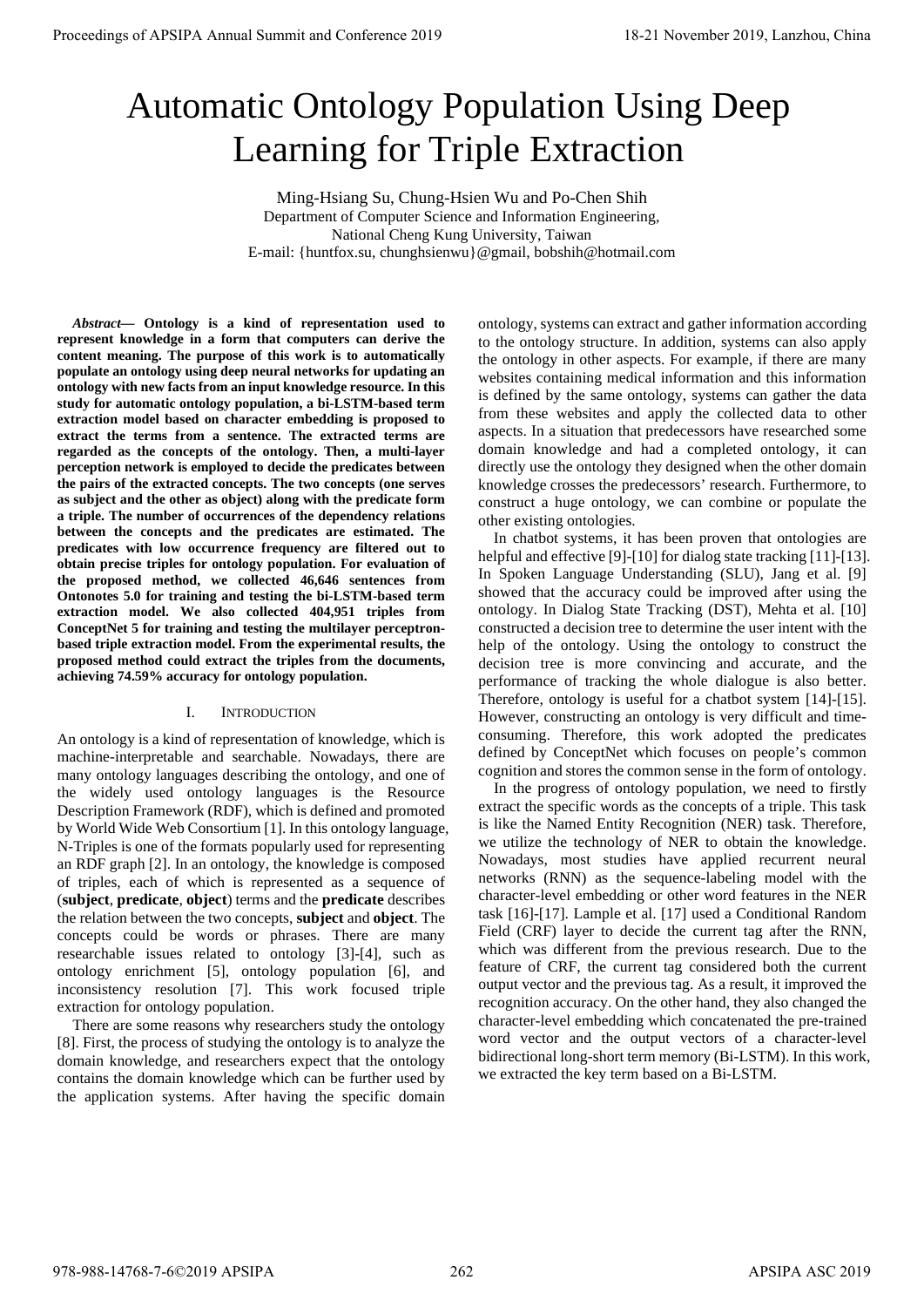

Fig. 1 *Schematic diagram of DNN-based ontology population system.*

For constructing an ontology with new facts, populating the ontology is one of the most important steps in which the goal is to add new triples into the current ontology for updating. Fernandez and Ponnusamy [\[18\]](#page-4-16) designed a specialized user interface for the aimed ontology for Non-Governmental Organization (NGO). According to the interface, users could add the leader's name, the founding time, the organization purpose, etc. Makk[i \[19\]](#page-4-17) used Part-of-Speech tag to create rules and applied the rules to the documents to populate the ontology of risk management. These rules were called Hearst Patterns [\[20\].](#page-4-18) In this work, we proposed a deep neural network (DNN) based method for automatic ontology population.

 Fig. 1 shows the proposed system framework of the DNNbased ontology population system. The proposed method of the DNN-based ontology population system has two main parts: the Bi-LSTM-based term extraction model and the multilayer perceptron (MLP)-based triple extraction model. First, we train the Bi-LSTM-based term extraction model by using the Ontonotes 5.0 database. We retrieve the extracted terms which may become the part of the candidate triples. Then, these paired terms are sent to the MLP-based triple extraction model to determine if the predicates could be selected. Finally, the triple extraction model is to check whether the pair of subject and object has a predicate that can describe their relationship. The extracted (**subject**, **predicate**, **object**) terms are then used for ontology population.

## II. DATABASE COLLECTION

There are two databases used in this work, the named entity database in Ontonotes 5.0 [\[21\]](#page-4-19) and ConceptNet 5 [\[22\].](#page-4-20)  Ontonotes 5.0 includes various genres of text, including news, conversational telephone speech, weblogs, broadcast, talk shows, etc. There are three languages in Ontonotes 5.0, English, Chinese and Arabic. The labeled data in Ontonotes 5.0 includes named entity, coreference and structural data such as parsing tree and predicate argument structure. There are 18 named entity types, such as Person, Organization and Location, in Ontonotes5.0. We only use the Chinese named entity part in Ontonotes 5.0 and there are 46,645 sentences in the Chinese

corpus. Word segmentation is performed by Jieba word segmentation tool [23] without modifying the tags.

ConceptNet is designed to help computers understand the meanings of words that people use. The knowledge in ConceptNet includes words and phrases, and it describes not only the definitions in dictionaries but also the common sense, such as {台灣(Taiwan) IsA 地區(Region)} describing the Taiwanese attributes, and {台灣(Taiwan) SymbolOf 珍珠奶茶 (Bubble Milk Tea)} describing the related facts of Taiwan. Totally, there are about 28 million triples in ConceptNet. As for predicates, there are 29 positive predicates and 4 negative predicates. We removed the triples in which each subject or object consists of more than two words; for example {一個小 小的島 (A small island)} having multiple words will be removed. Totally, we use 23 predicates consisting of 163,727 Chinese triples, and one of 23 predicates is negative predicate.

#### III. TERM EXTRACTION MODEL

In this study, we train the Bi-LSTM as the term extraction model. The Bi-LSTM is used to train the sequence dependencies by updating the weight matrices of input gate, forget gate and output gate. The Bi-LSTM produces the output vector with the current input vector and the previous output vector. The CRF layer uses the output vector to learn the weight of each feature function.

If there are a potential sequence  $I = (i_1, ..., i_T)$  with a length of T and a corresponding observation sequence  $\mathbf{0} = (\mathbf{o}_1, \dots \mathbf{o}_T),$ the CRF is to obtain the maximum probability of (1). In the equation, there are two features for each time step, transition feature and state feature. Then, (1) can be expanded into (3).

$$
P(I|O) = \frac{1}{Z(O)} e^{\sum_{t}^{T} \sum_{k}^{M} \lambda_{k} * f_{k}(i_{t-1}, i_{t}, o_{t})}
$$
(1)

$$
Z(0) = \sum_{l} e^{\sum_{t}^{T} \sum_{k}^{M} \lambda_{k} * f_{k}(i_{t-1}, i_{t}, o_{t})}
$$
(2)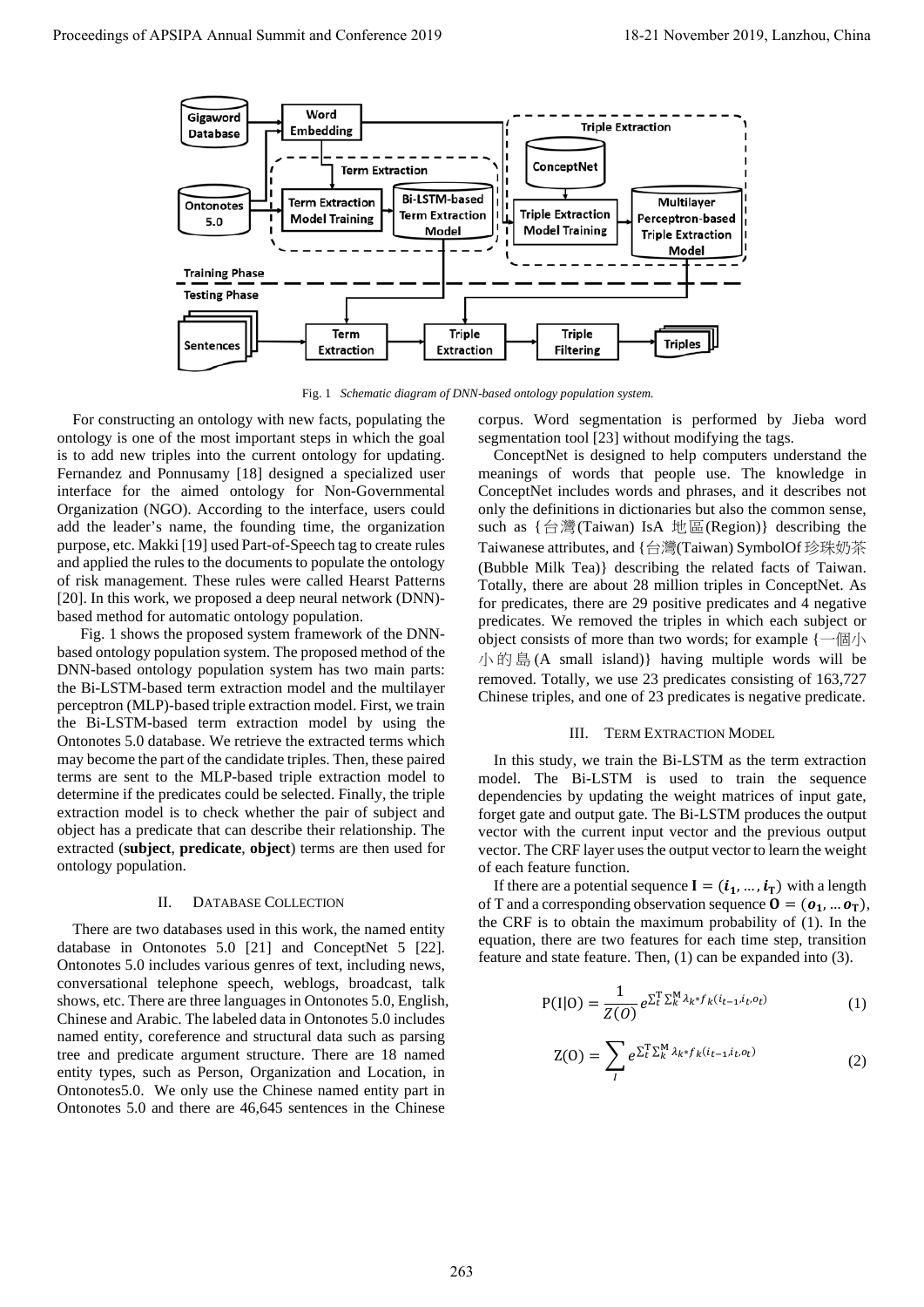$$
P(I|O)
$$
  
= 
$$
\frac{1}{Z(O)} e^{(\sum_{t}^{T} \sum_{m}^{M} \alpha_{m} * tran_{m}(i_{t-1}, i_{t}, o_{t}) + \sum_{t}^{T} \sum_{n}^{N} \alpha_{n} * stat_{n}(i_{t}, o_{t}))}
$$
 (3)

The subscript  $t$  means the  $t^{th}$  element. The value of  $t$  is from 1 to T, the length of a sequence. The subscript *k* means the  $k^{th}$  feature function, and each feature function has a corresponding weight,  $\lambda_k$ , which is updated while training. Each feature function can be split into a transition function and a state function. At time *t*, there are *M* transition functions and *N* state functions.  $tran_m$  indicates the  $m^{th}$  transition function, and  $stat_n$  indicates the  $n^{th}$  state function. When satisfying the condition of the feature function, the function will return 1, otherwise return 0. (4) is an example of the state function.

$$
stat_0(i_0, o_0) = \begin{cases} 1, current \text{ named entity is Person} \\ 0, others \end{cases} \tag{4}
$$

The training procedure of the CRF has two steps. The first step is to produce feature functions from the training data and initialize the weight of each function. The second step is to use the optimization methods, like maximum likelihood estimation and gradient descent, to update the feature function weights until the weights converge.

For CRF, the output sequence of the Bi-LSTM is the observation sequence of CRF, and we can calculate the gradient with the predictions of CRF and the term sequence. Using back propagation algorithm, we update the weights in Bi-LSTM and CRF. Finally, the trained model is used to detect the key terms in a sentence.

For term extraction, each sentence is segmented into several words by Jieba Chinese word segmentation tool [\[23\],](#page-4-21) and the term extraction model decides which words form a term. The term extraction model we used is a Bi-LSTM [\[17\],](#page-4-15) which considers the word-level and character-level embeddings, with a CRF layer to enhance the reliability of the results. The wordlevel embedding uses the traditional embedding method, word2vec [\[24\],](#page-4-22) and the character-level embedding uses an another Bi-LSTM to retrieve the forward and backward vectors as the character-level vector. The word-level vector is trained by the Skip-Gram model of word2vec with the Gigaword databas[e \[25\].](#page-4-23) According to [\[24\]](#page-4-22) which proposed the word2vec model, though the term frequency of the rarely used words is smaller than that of the commonly used words, the vectors trained by the Skip-Gram model have good performance in experiments. Because the term frequencies are relatively small in the large corpus, we use the Skip-Gram to train the wordlevel vectors. The second part of word vector is the characterlevel vector which is modified as the features of Chinese language. As shown in Fig. 2, we segment the sentences into words, and these words are the inputs of the Bi-LSTM, which serves as the character-level embedding model, to encode the characters into two vectors [\[17\].](#page-4-15) For example,  $F_{\text{int}}$  means the forward vector, and  $B_{\text{int}}$  means the backward vector. Finally, the word vector of  $\triangleq \pm \text{Tr}(\text{Taipei})$  is the concatenation of  $E_{\triangleq \pm}$ ,  $F_{\trianglelefteq \pm}$  and  $B_{\trianglelefteq \pm}$ . Proceeding of APSIPA Annual Summit and Conference 2019<br>
Proceedings of APSIPA Annual Summit and Conference 2019<br>
The subset of Annual Summit and Conference 2019<br>
Conference 2019, A set also as a conference 2019 of the sub



Fig. 2 *Schematic diagram of Character-Level embedding of [17]*.

#### IV. TRIPLE EXTRACTION MODEL

After term extraction, we need to decide the predicates between every two terms. As there are 23 predicates used in this study, 23 MLPs, each deciding if there was a predicate between two terms, are used. The outputs of each perceptron model are the confidence scores.

As shown on the left of Fig. 3, a single perceptron follows (5) to compute the result  $Y_i$ .  $W_i$  is the weight matrix of the perceptron. φ is the activation function, such as the rectified linear unit (ReLU) activation function. As shown on the right of Fig. 3, a single layer perceptron gathers many perceptrons. Each single layer perceptron can produce different responses to the signal. A single layer perceptron only deals with the linearseparable problems. As for the linear-inseparable problems, we need to stack many single layer perceptrons to form an MLP. Because the problem of predicate classification was linearly inseparable, we use an MLP as the classifier

$$
Y_j = \varphi\left(\sum_i w_i x_i + b\right) \tag{5}
$$

Fig. 4 shows the framework of triple extraction model. Since we think there are different features between subjects and objects, we separate the embedding of the subjects and objects. The first and second layers are used to encode and compress the word vectors. The third and fourth layers are used to interpret the concatenated vector. Finally, the model outputs the confidence scores for this candidate triple. We use the existing triples in the ConceptNet to train the 23 MLP-based triple extraction models.

#### V. EXPERIMENTS AND RESULTS

For evaluation, we collected 46,646 sentences from Ontonotes 5.0 for evaluating the Bi-LSTM-based term extraction model and collected 404,951 triples from ConceptNet 5 for evaluating MLP-based triple extraction model. We used five-fold cross validation method to conduct the following experiments. The results were the mean of the experiments and the data in the parenthesis was the standard deviations. The models included the Bi-LSTM-based term extraction model which was trained by using Ontonotes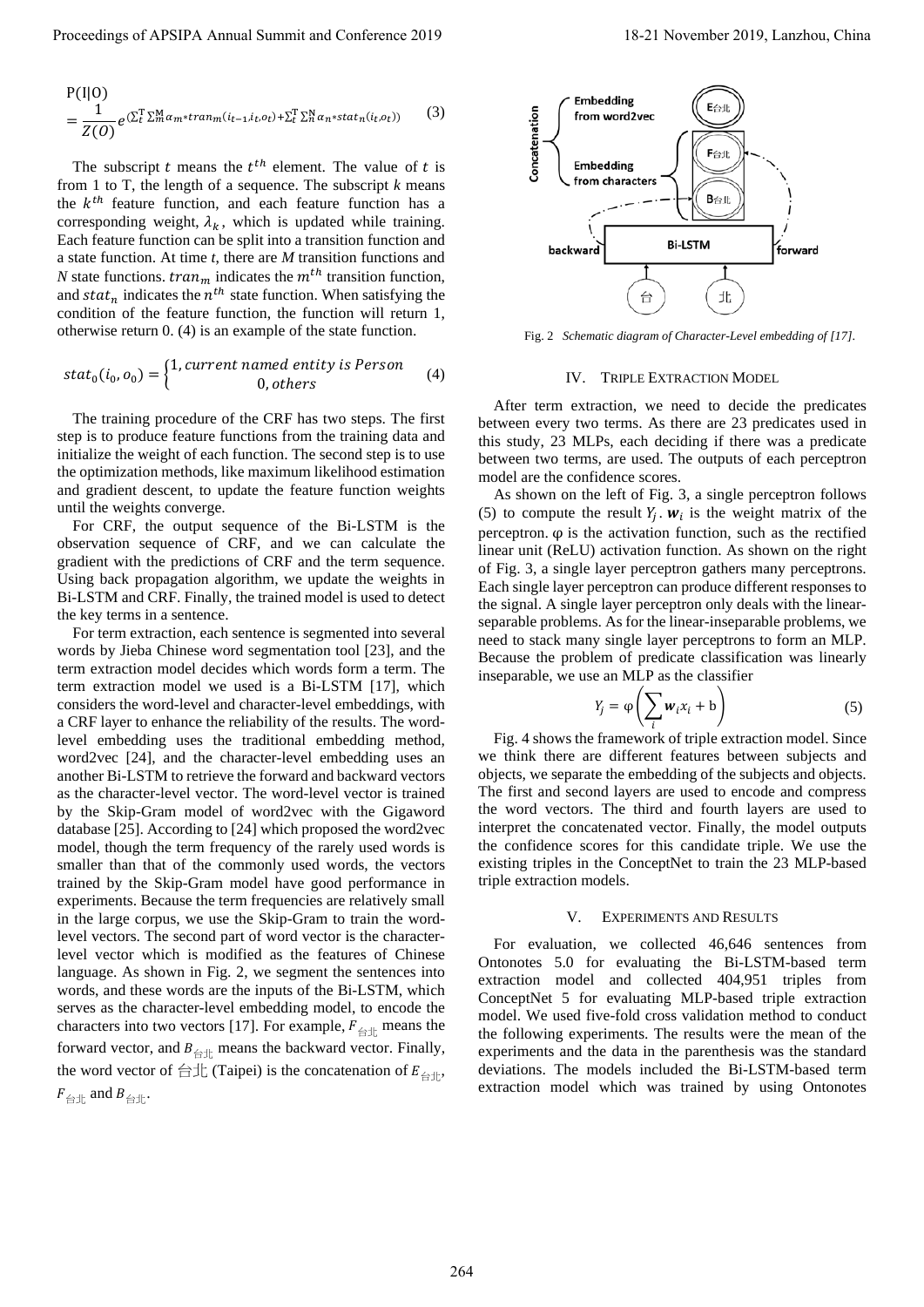

*Fig. 3 Framework of a single layer perceptron with many perceptrons.*



*Fig. 4 Framework of triple extraction model.*

database and the MLP-based triple extraction model which was trained by using triples in ConceptNet.

# *A. Experimental results of term extraction*

Since we considered a sentence as the minimum unit for ontology population, the first step was to extract the key terms in a sentence. There were 37,316 sentences for training and 9,329 sentences for testing. The number of vocabularies was 693,160 words (20,870 are distinct). The experiment used 25 dimensions for character-level embedding, and 300 dimensions for the word vectors which were pre-trained by Gigaword and Ontonotes database. The experiments used the Cangjie and the Pinyin Chinese input system as the character-level embedding method. Cangjie [\[26\],](#page-4-24) based on the graphological aspect of the characters, is a system by which Chinese characters may be entered into a computer using a standard keyboard, while Pinyin is the official Romanization system for Standard Chinese. In addition, we considered the fusion at decision level and feature level to improve the results. We evaluated the performance by F1 score. In this experiment, we evaluated the system performance on character embedding and different input method embeddings, such as Cangjie and Pinyin. The experimental results showed that the character embedding method achieved the best performance, as shown in [Table I.](#page-3-0)  Although the performance of Cangjie embedding was worse than character embedding, Cangjie embedding provided a new aspect for character-level embedding in Chinese and the results were comparable to character embedding. Proceedings of APSIPA Annual Summit and Conference 2019<br>
Context annual Summit and Summit and Summit and Summit and Summit and Summit and Summit and Summit and Conference 2019<br>
Conference 2019 18-21 November 2019 18-21 No

Table I Comparisons on different embeddings for term extraction

<span id="page-3-0"></span>

| <b>Method</b>                            | F1 score     |
|------------------------------------------|--------------|
| <b>Character embedding</b>               | 85.20 (0.34) |
| Cangjie embedding                        | 85.02 (0.24) |
| Pinyin embedding                         | 84.97 (0.28) |
| Decision level fusion (Cangiie + Pinyin) | 84.17 (0.32) |
| Feature level fusion (Cangjie + Pinyin)  | 84.96 (0.36) |

# *B. Experimental results of triple extraction model*

The second step to populate the ontology was to determine the predicates between the terms in pairs. The experimental results of the proposed model and the Neural Tensor Network (NTN) model [27] are shown in Table II. According to the results, the proposed models performed better than the NTNbased triple extraction models. In 23 predicate models, the NTN-based triple extraction models outperformed the proposed method for only 5 predicates, which were Antonym, HasA, SimilarTo, SymbolOf and EtymologicallyRelatedTo. As the results, we believed that if there were enough training data, our proposed models could work better than the NTNbased triple extraction models.

<span id="page-3-1"></span>

| Table II The experimental results of triple extraction models. |                         |                 |  |  |  |
|----------------------------------------------------------------|-------------------------|-----------------|--|--|--|
| Method                                                         | <b>Positive Triples</b> | <b>Accuracy</b> |  |  |  |
| <b>Proposed method</b>                                         | 346.571                 | 84.62%          |  |  |  |
| <b>NTN</b> method                                              | 346.571                 | 81.94%          |  |  |  |

Although we had the triple extraction model for each predicate, it was still not reliable when they were applied to real application. To avoid our models from producing many incorrect triples, we proposed two methods to remove the unreliable triples. First, we analyzed the term distribution from the surface text in ConceptNet with our term extraction model. Only the triples in which the subjects and objects were in the top 3 of the term occurrence frequency were fed to the triple extraction model. Second, we used E-HowNet, the people name list and the company name list in Wikipedia to define the rules. We removed incorrect triples based on the defined rules. Finally, Table III shows the number of triples and accuracy that our system populated with/without term frequency filtering and rule filtering after reading 1,268 documents. According to the experiments, using the term frequency and rules to remove incorrect triples was useful, and improved the accuracy obviously.

<span id="page-3-2"></span>

| Table III The number of populated triples and accuracy. |                    |                     |                        |                 |  |
|---------------------------------------------------------|--------------------|---------------------|------------------------|-----------------|--|
|                                                         | Method             | <b>Triple count</b> | <b>Correct triples</b> | <b>Accuracy</b> |  |
|                                                         | No filter method   | 1.798               | 239                    | 13.29%          |  |
|                                                         | <b>Method 1</b>    | 513                 | 175                    | 34.11%          |  |
|                                                         | <b>Method 2</b>    | 185                 | 138                    | 74.59%          |  |
|                                                         | ,,,,,,<br>$\cdots$ | $\mathbf{1}$        | $\sim$ 1. $\sim$       |                 |  |

**Method 1**: with term distribution filtering.

**Method 2**: with term distribution filtering and rule filtering.

## VI. CONCLUSIONS AND FUTURE WORK

In this work, we proposed an approach to ontology population. We tried to use two new character-level embedding methods, the Cangjie and the Pinyin, in term extraction model. Although the results were only comparable to the character embedding model, we presented new aspects for character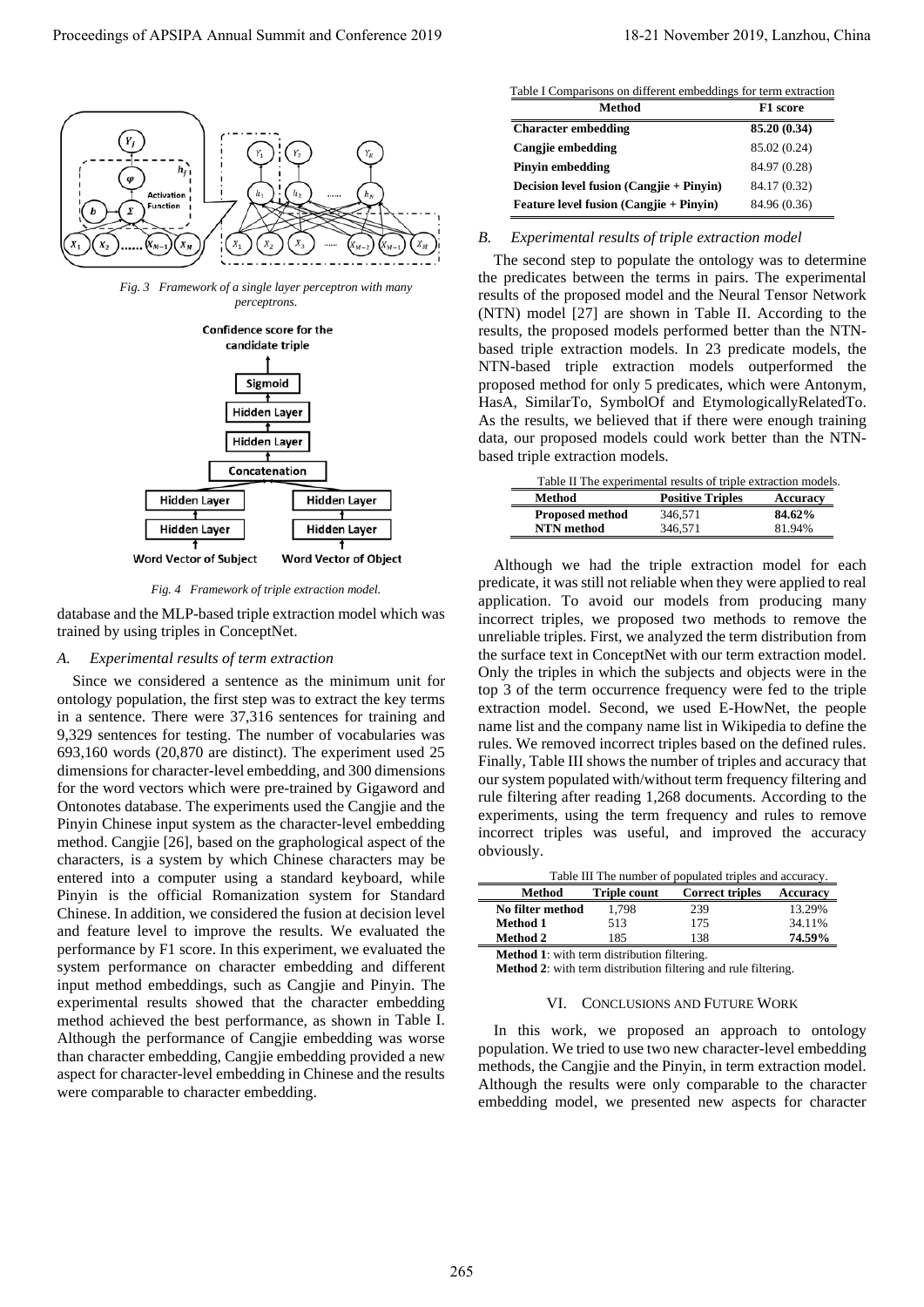embedding in Chinese. For triple extraction, the proposed models performed better than the NTN models. In addition, compared to the original methods to populate the ontology with manual definition rules by observing the features of languages or documents, the proposed method is relatively easy to populate correct triples.

In the future, we are planning to modify the character-level embedding method based on the Cangjie and the Pinyin, to improve the term extraction model performance. We are also planning to improve the predicate recognition model by considering the context of a sentence. In the meanwhile, there is no database consisting of the sentences with tags defined in the ontology. Currently, only the database like ConceptNet can be used, and this is also an aspect where we are going to work on. Proceeding of APSIPA Annual Summit and Conference 2019 18-21 November 2019, Lanzhou, China 266 Lanzhou, China 266 Lanzhou, China 266 Lanzhou, China 266 Lanzhou, China 266 Lanzhou, China 266 Lanzhou, China 266 Lanzhou, Chi

### **REFERENCES**

- <span id="page-4-0"></span>[1] J. Z. Pan, "Resource Description Framework," in *Handbook on Ontologies*, S. Staab, and R. Studer, Eds., Heidelberg: Springer Berlin Heidelberg, 2009, pp. 71-90.
- <span id="page-4-1"></span>[2] D. Beckett, G. Carothers, and A. Seaborne, "RDF 1.1 N-Triples, A line-based syntax for an RDF graph," *W3C Recommendation*, February 2014. Available: https://www.w3.org/TR/2014/REC-ntriples-20140225/.
- <span id="page-4-2"></span>[3] P. Buitelaar, P. Cimiano, and B. Magnini, "Ontology learning from text: An overview," in *Ontology Learning from Text: Methods, Evaluation and Applications*, vol. 123, P. Buitelaar, P. Cimmiano, and B. Magnini, Eds. IOS Press, Amsterdam, 2005, pp. 3-12.
- <span id="page-4-3"></span>[4] G. Petasis, V. Karkaletsis, G. Paliouras, A. Krithara, and E. Zavitsanos, "Ontology population and enrichment: State of the art," in *Knowledge-driven multimedia information extraction and ontology evolution*, G. Paliouras, C. D. Spyropoulos, and G. Tsatsaronis, Eds., Heidelberg: Springer-Verlag Berlin, 2011, pp. 134-166.
- <span id="page-4-4"></span>[5] S. Castano, I. S. E. Peraldi, A. Ferrara, V. Karkaletsis, A. Kaya, R. Möller, S. Montanelli, G. Petasis, and M. Wessel, "Multimedia interpretation for dynamic ontology evolution," *Journal of Logic and Computation*, vol. 19, no. 5, pp. 859-897, September 2008.
- <span id="page-4-5"></span>[6] O. Etzioni, M. Cafarella, D. Downey, S. Kok, A.-M. Popescu, T. Shaked, S. Soderland, D. S. Weld, and A. Yates, "Web-scale information extraction in knowitall:(preliminary results)," *Proc. of the 13th international conference on World Wide Web*, pp. 100-110, May 2004.
- <span id="page-4-6"></span>[7] P. Haase, F. Van Harmelen, Z. Huang, H. Stuckenschmidt, and Y. Sure, "A framework for handling inconsistency in changing ontologies," *Proc. of international semantic web conference*, pp. 353-367, November 2005.
- <span id="page-4-7"></span>[8] N. F. Noy and D. L. McGuinness, "Ontology Development 101: A Guide to Creating Your First Ontology," 2001. Available: http://www-ksl.stanford.edu/people/dlm/papers/ontologytutorial-noy-mcguinness-abstract.html.
- <span id="page-4-8"></span>[9] Y. Jang, J. Ham, B.-J. Lee, Y. Chang, and K.-E. Kim, "Neural dialog state tracker for large ontologies by attention mechanism," *Proc. of Spoken Language Technology Workshop* (*SLT*), pp. 531- 537, December 2016.
- <span id="page-4-9"></span>[10] N. Mehta, R. Gupta, A. Raux, D. Ramachandran, and S. Krawczyk, "Probabilistic ontology trees for belief tracking in dialog systems," *Proc. of the 11th Annual Meeting of the Special Interest Group on Discourse and Dialogue*, pp. 37-46, September 2010.
- <span id="page-4-10"></span>[11] M. H. Su, C. H. Wu, K. Y. Huang, and C. K. Chen, "Attention-Based Dialog State Tracking for Conversational Interview Coaching," *Prof. of 2018 IEEE International Conference on Acoustics, Speech and Signal Processing* (*ICASSP*), pp. 6144- 6148, April 2018.
- [12] M. H. Su, K. Y. Huang, T. H. Yang, K. J. Lai, and C. H. Wu, "Dialog State Tracking and action selection using deep learning mechanism for interview coaching," *Proc. of 2016 International Conference on Asian Language Processing* (*IALP*), pp. 6-9, November 2016.
- <span id="page-4-11"></span>[13] M. H. Su, C. H. Wu, K. Y. Huang, T. H. Yang, and T. C. Huang, "Dialog state tracking for interview coaching using two-level LSTM," *Proc. of 2016 10th International Symposium on Chinese Spoken Language Processing* (*ISCSLP*), pp. 1-5, October 2016.
- <span id="page-4-12"></span>[14] C. H. Wu, M. H. Su, and W. B. Liang, "Miscommunication handling in spoken dialog systems based on error-aware dialog state detection," *EURASIP Journal on Audio, Speech, and Music Processing*, no. 2017: 9, pp. 1-17, May 2017.
- <span id="page-4-13"></span>[15] M. H. Su, C. H. Wu, K. Y. Huang, and W. H. Lin, "Response Selection and Automatic Message-Response Expansion in Retrieval-Based QA Systems using Semantic Dependency Pair Model," *ACM Transactions on Asian and Low-Resource Language Information Processing* (*TALLIP*), vol. 18, no. 1, pp. 3:1-3:24, January 2019.
- <span id="page-4-14"></span>[16] J. P. Chiu and E. Nichols, "Named entity recognition with bidirectional LSTM-CNNs," *Transactions of the Association for Computational Linguistics*, vol. 4, pp. 357-370, December 2015.
- <span id="page-4-15"></span>[17] G. Lample, M. Ballesteros, S. Subramanian, K. Kawakami, and C. Dyer, "Neural architectures for named entity recognition," *Proc. of the 15th Annual Conference of the North American Chapter of the Association for Computational Linguistics: Human Language Technologies*, pp. 260-270, June 2016.
- <span id="page-4-16"></span>[18] F. M. H. Fernandez and R. Ponnusamy, "Automated populates and updates personalized ontology with analysis result," *Proc. of IEEE International Conference on Advanced Communications, Control and Computing Technologies*, pp. 580-585, May 2014.
- <span id="page-4-17"></span>[19] J. Makki, "Ontoprima: A Prototype for Automating Ontology Population," *International Journal of Web & Semantic Technology*, vol. 8, no. 4, October 2017.
- <span id="page-4-18"></span>[20] M. A. Hearst, "Automatic acquisition of hyponyms from large text corpora," *Proc. of the 14th Conference on Computational Linguistics-Volume 2*, pp. 539-545, August 1992.
- <span id="page-4-19"></span>[21] S. Pradhan, A. Moschitti, N. Xue, O. Uryupina, and Y. Zhang, "CoNLL-2012 shared task: Modeling Multilingual Unrestricted Coreference in OntoNotes," *Proc. of Conference on Computational Natural Language Learning '12 Joint Conference on EMNLP and CoNLL - Shared Task*, pp. 1-40, July 2012.
- <span id="page-4-20"></span>[22] R. Speer and C. Havasi, "Representing General Relational Knowledge in ConceptNet 5," *Proc. of the 8th international conference on Language Resources and Evaluation (LREC)*, pp. 3679-3686, May 2012.
- <span id="page-4-21"></span>[23] J. Sun, "Jieba Chinese word segmentation tool," 2012. Available: https://github.com/fxsjy/jieba.
- <span id="page-4-22"></span>[24] T. Mikolov, I. Sutskever, K. Chen, G. S. Corrado, and J. Dean, "Distributed representations of words and phrases and their compositionality," *Proc. of the 27th Advances in Neural Information Processing Systems*, pp. 3111-3119, December 2013.
- <span id="page-4-23"></span>[25] J. F. Hong, and C. R. Huang, "Using Chinese Gigaword Corpus and Chinese Word Sketch in Linguistic Research," *Proc. of the 20th Pacific Asia Conference on Language, Information and Computation (PACLIC)*, pp. 183-190, November 2006.
- <span id="page-4-24"></span>[26] R. Kang, H. Zhang, W. Hao, K. Cheng, and G. Zhang, "Learning Chinese Word Embeddings with Words and Subcharacter N-Grams," *IEEE Access*, vol. 7, pp. 42987-42992, March 2019.